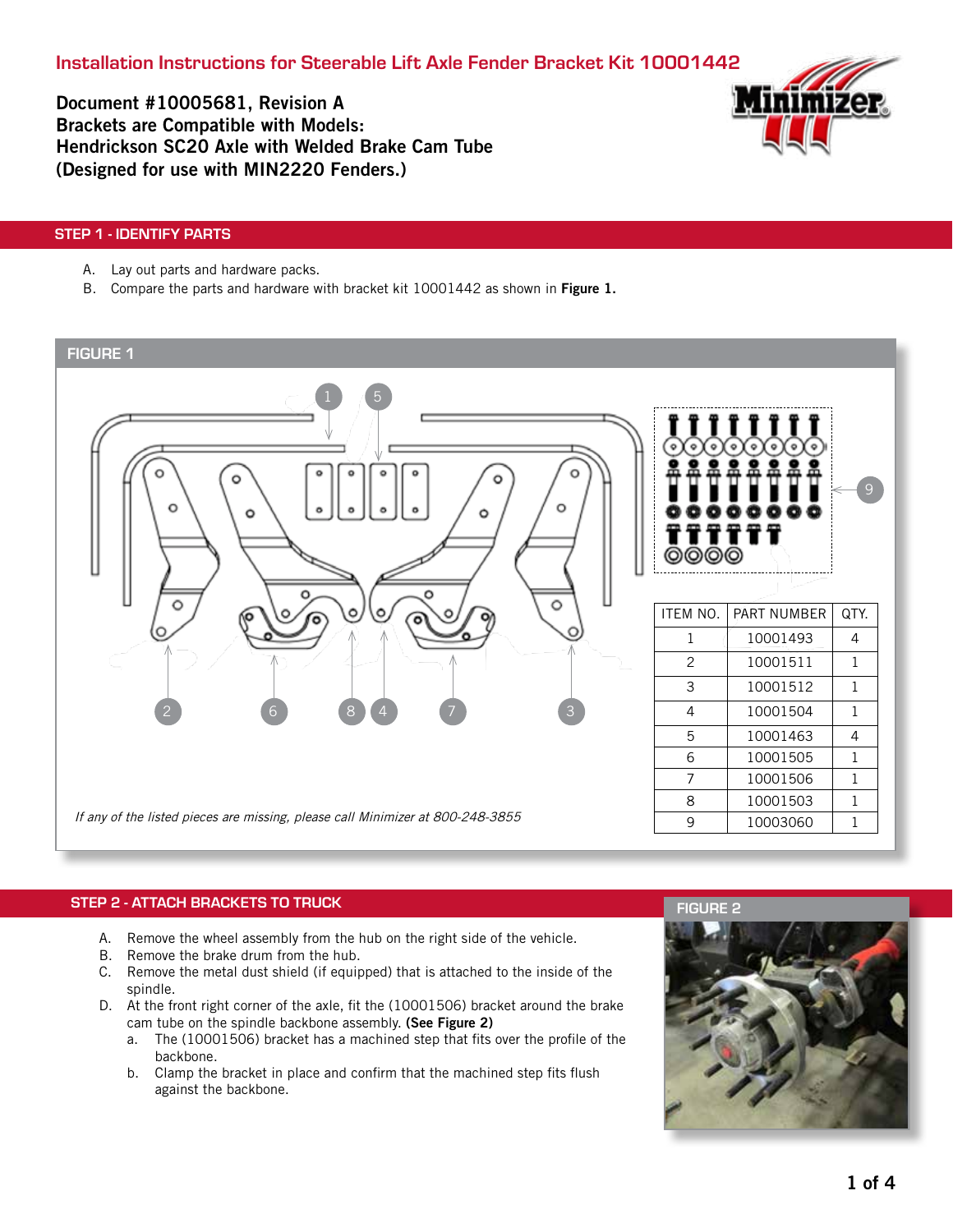- c. For proper fitment, it may be necessary to slightly grind down the edge of the weld bead around the brake cam tube and backbone on the inboard side of the backbone. (See Figure 3)
- E. With the (10001506) bracket clamped in position, tack weld the bracket to the backbone in two places.
	- a. Paint should be ground off in the welded locations also.
- F. Install the brake drum on the wheel hub and confirm that there is no interference between the drum, brake shoe and the (10001506) fender bracket.
- G. Remove the brake shoe mechanism (See Figures 4 and 5)
	- a. First, remove the out and inner retainer springs from the brake shoe.
	- b. Support the lower brake shoe assembly and remove the return spring.
	- c. Set the parts aside and remove the upper brake shoe. (See Figure 6)







- H. Remove the brake anchor pin bolts and discard. (See Figure 7)
- I. Three 1/4" fillet welds at 3/4" long each are required to attach the (10001506) bracket to the backbone on the outboard side. (See Figure 8)
	- a. Weld with an E7018 electrode or E70XX flux core wire.
	- b. Grind off any paint in the weld areas.
	- c. The camshaft washer may be rotated for ease of welding. Return to original position when finished welding.
- J. Attach the (10001504) fender bracket to the (10001506) bracket. (See Figure 9) a. Use three 1/2"-13 x 1" flange bolts provided in the kit.
	- b. Recommended torque is 80 ft.-lbs.
- K. Replace the anchor pin bolts with longer bolts. (See Figure 10)
	- a. Use 5/8"-11 x 5-1/2" SAE Grade 8 bolts. (Not Included)

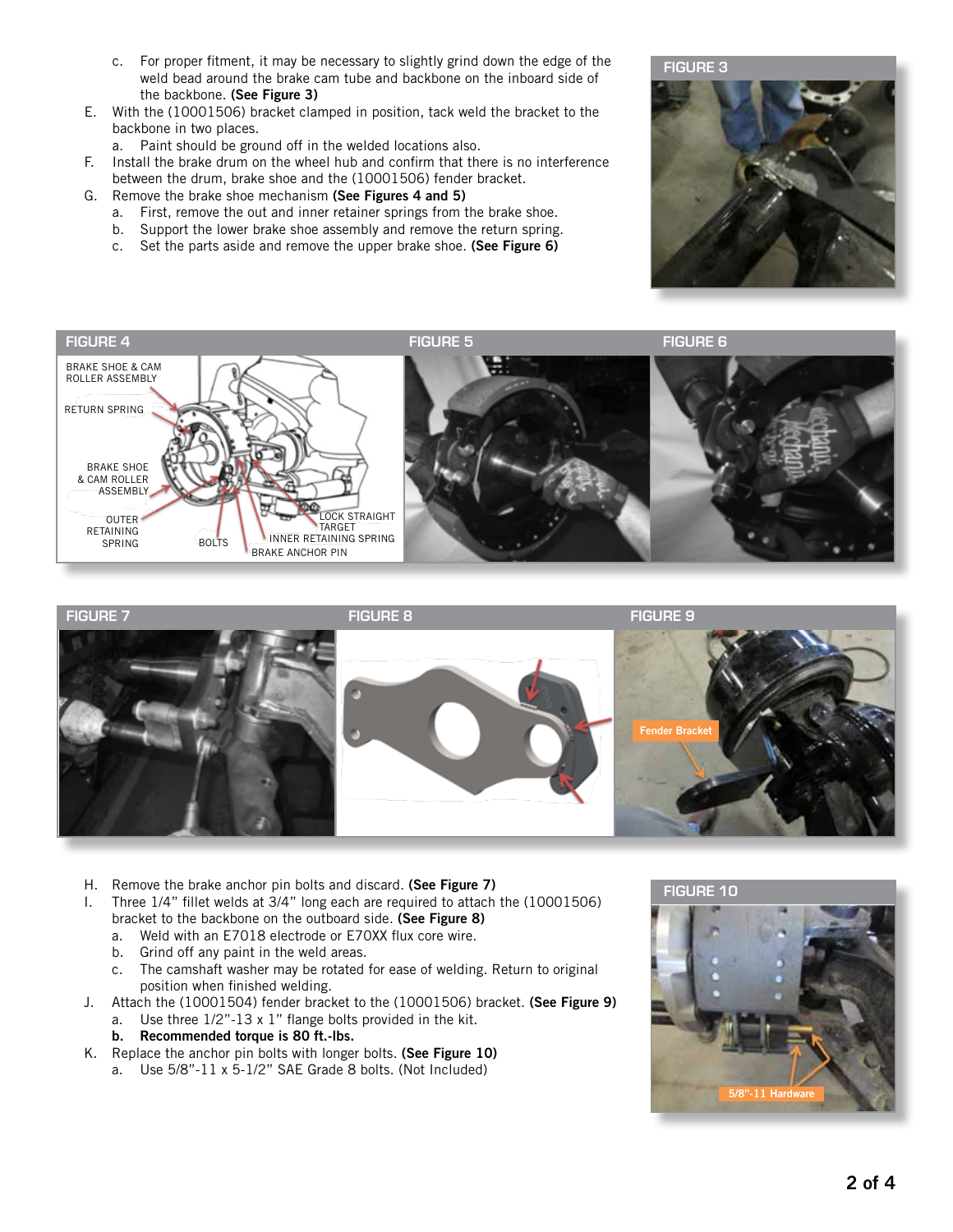- L. Install the (10001512) fender bracket over the new 5/8" anchor bolts. (See Figure 11)
	- a. Apply new 5/8" locknuts to the new anchor bolts installed in step 2K.
	- b. Recommended torque is 220 ft.-lbs.
- M. Re-install the brake shoes, brake drum and wheel assembly. Make sure to torque all wheel lugs and hardware according to the axle manufacturer's specifications.

# NOTE:

• Repeat step 2 on the left-side using fender brackets (10001505), (10001503) and (10001511).

### STEP 3 - POSITION BRACKETS AND FENDERS

- A. Place the Minimizer fender over the tire using shims for clearance. (See Figure 12)
	- a. Place a 1-1/2" block on top of the tire to establish a clearance between the tire and fender. (See Figure 13)
- B. Measure the distance from the floor to the bottom edge of the fender on both ends and adjust the position of the fender until both distances are equal.
	- a. The aluminum arms may need to be adjusted inward or outward, so they make even contact with the fender.



- C. Clamp the (10001493) aluminum arms to the fender brackets per the steps listed below:
	- a. Align the (10001493) aluminum arms to the inside face of the fender and to the outside face of the fender brackets. (See Figure 14)
	- b. The inside end of the arm should point directly toward the center of the spindle.
	- c. Clamp the aluminum arm to the surface of the steel fender bracket with a vice grip clamp.
	- d. The aluminum arms may be longer than needed.
		- i. If necessary, trim any excess material from the aluminum arms that extends past the bend in the mounting plate. (See Figure 15)
- D. Use the holes in the steel bracket attached to the axle as a template to locate and mark the mounting holes in the aluminum arms. (See Figure 16)
- E. Drill two 9/16" holes in each aluminum arm in the locations that were marked in the previous step.